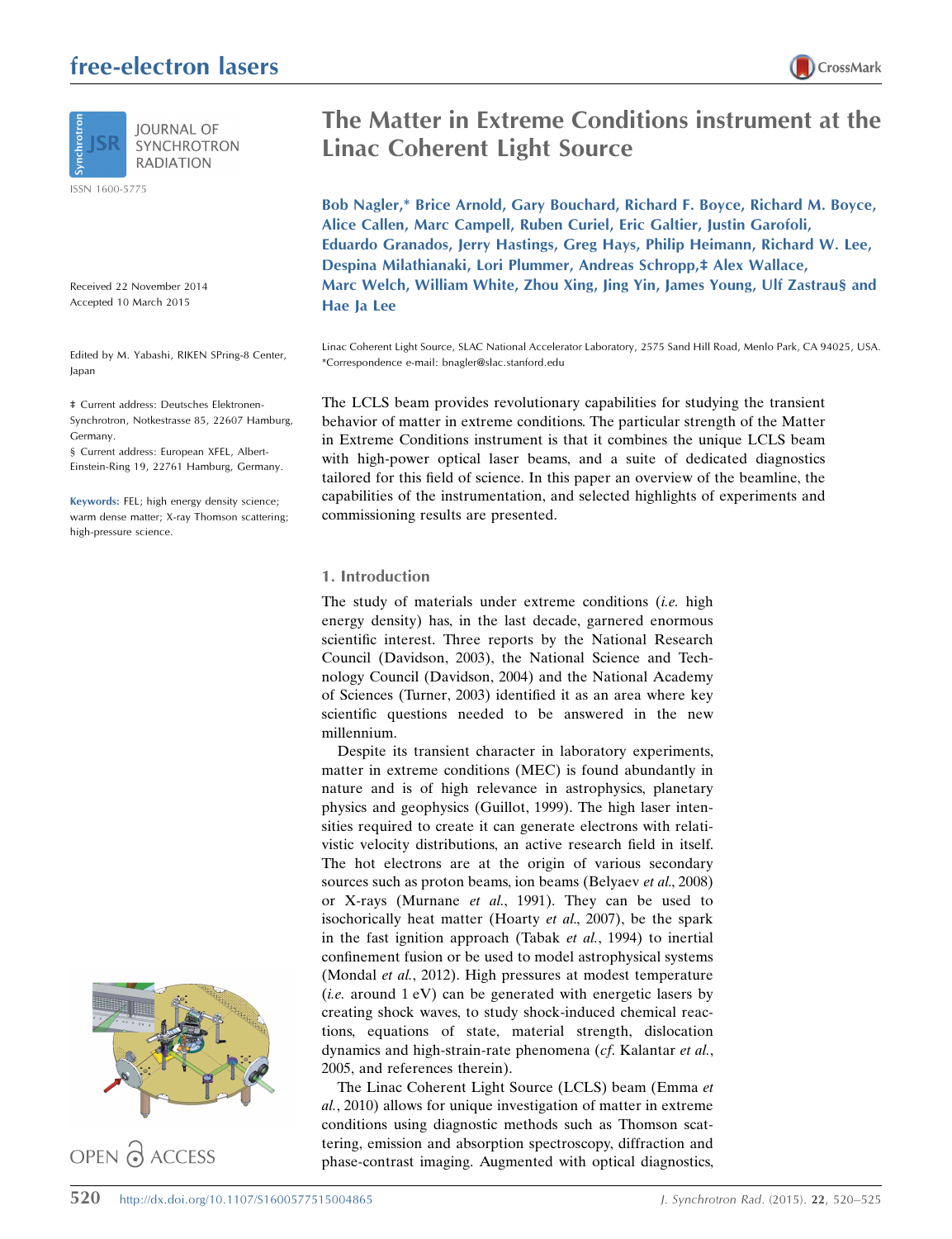such as Velocity Interferometry for Any Reflector (VISAR) and Fourier Domain Interferometry (FDI), the instrument will be at the forefront of, and have a major impact on, MEC science.

## 2. Instrument overview

## 2.1. X-ray beamline

The MEC experimental chamber is located in hutch 6 at roughly 460 m from the end of the LCLS undulator. The X-ray beam is steered with three silicon carbide coated mirrors with incidence angle of 1.325 mrad, which reflect photon energies up to 25 keV, with a gradual decrease for higher photon energies. The mirrors have the dual function to steer the beam to the center of the MEC chamber, and spectrally and spatially filter gamma rays, bremsstrahlung and broad spectrum undulator radiation that is present on top of the free-electron laser (FEL) beam. The finite size of the mirrors and the grazingincidence angle determine the lower photon energy limit: the higher divergence at lower photon energy tends to overfill the mirrors, increasingly reducing the beamline transmission.

Ce:YAG scintillator screens can be placed into the beam at multiple locations, to check the spatial profile and alignment of the beam. Non-destructive intensity monitors can be placed in the beam. They consist of  $Si<sub>3</sub>N<sub>4</sub>$  foils, which back-scatter a small fraction of the beam onto X-ray photodiodes. The resulting signal gives a relative measurement of the pulse energy. Four different foil thicknesses (50 nm, 100 nm, 500 nm and  $1 \mu m$ ) are available, depending on the photon energy and signal level required.

The MEC hutch uses beryllium compound refractive lenses to focus the beam to the center of the target chamber. These lenses can be placed from 3.9 m to 4.4 m from the interaction region, which allows spot sizes on target from a best focus of  $2 \mu m$  to a defocused spot of 150  $\mu$ m. The unfocused beam size in the MEC hutch is around  $1000 \mu m$  at 8 keV, which overfills the aperture of the Be lenses. A slit system is installed to reduce the beam size to match the aperture of the Be lenses. It consists of both vertical and horizontal  $Si<sub>3</sub>N<sub>4</sub>$  slits, which do not damage under full FEL radiaton. The LCLS beam contains a component at the third harmonic of the fundamental photon frequency, with a magnitude of around 1% of the fundamental. Since this radiation can partially pass through the  $Si<sub>3</sub>N<sub>4</sub>$  slits, a second set of slits made of tungsten is present. In addition, the MEC instrument contains two silicon harmonic rejection mirrors, which can be placed in the beam at an angle that rejects the third harmonic while still reflecting the fundamental. These mirrors offset the beam between 3 and 5 mm in the vertical direction.

The interaction region is at the center of the MEC target chamber, a cylindrical vacuum vessel with a 2 m diameter. The target chamber operates at a vacuum pressure of  $10^{-5}$  mbar. The chamber is separated from the rest of beamline, which operates at pressures lower than  $10^{-8}$  mbar, with a 25  $\mu$ m Be window. Due to the change in divergence and absorption in the Be lenses and window, the beamline transmission up to the





Example of the setup at MEC of a typical experiment and close-up of typical samples (inset). The target sample is in the center of the MEC vacuum chamber, on a motorized alignment stage with six degrees of freedom. The optical beam (in green) is overlapped on the sample with the LCLS X-ray beam using a motorized lens for steering. Long-distance microscopes are used to image both beams on a Ce:YAG scintillating target. An HAPG X-ray Thomson spectrometer records X-ray backscatter. A large-area diffracton detector (CSPAD-560k) records elastic scatter for a solid angle of approximately 0.75 sr.

target chamber is highly photon energy dependent, ranging from 60% for 8 keV to less than 1% below 2.5 keV.

The large volume of the chamber provides room for multiple vacuum-compatible spectrometers and scattering diagnostics, and allows for the routing of the MEC laser beam to the interaction region in multiple configurations. It makes the MEC instrument very versatile and configurations regularly change in between experiments. Fig. 1 shows a typical setup of the MEC experimental chamber, with the beam delivery of the optical Nd: glass laser (see  $\S 2.2$ ) and the X-ray beam, in addition to an X-ray Thomson scattering spectrometer (see also  $\S$ 3.2) and large-area diffraction detector (see also  $\S$ 3.3). In a typical experiment, the optical beam either drives a shock wave through a target or heats it to a high temperature. The shocked or heated region is then probed with the X-rays. Since the targets are typically destroyed by the optical laser beam on each shot, many targets can be mounted and positioned in the interaction region without venting the chamber. A motorized alignment stage, with six degrees of freedom, allows for a total area of 150 mm  $\times$ 25 mm to mount targets.

The optical and X-ray beam are aligned and overlapped on a Ce:YAG scintillator target at the interaction point. The fluorescence signal created by the optical or X-ray laser beam can be imaged with long-distance microscopes, with a resolution of  $18 \mu m$ , and overlap is achieved by steering the optical beam with a motorized focusing lens.

In Fig. 2 a schematic of the MEC beamline including the most important devices and their location is shown. Table 1 summarizes the specifications of the X-ray beamline, the optical laser and details of the hutch.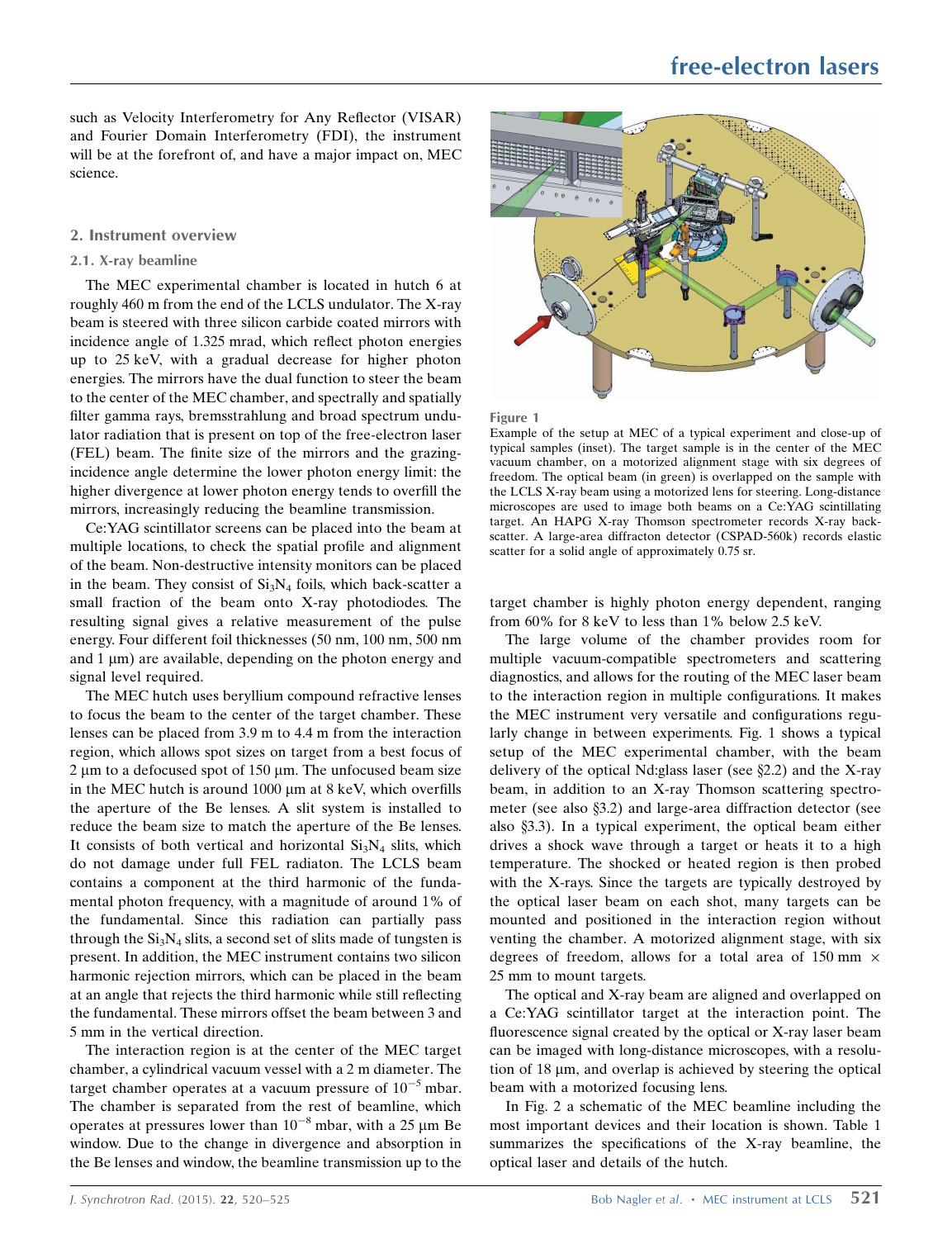## free-electron lasers

Table 1

X-ray parameters and capabilities of the MEC instrument.

| Instrument name                                  | MEC                                                    |
|--------------------------------------------------|--------------------------------------------------------|
| Mirrors, incidence angle                         | $3 \times$ SiC on Si, 1.32 mrad                        |
| Monochromaticity $(\Delta E/E)^{+}$              | $1 \times 10^{-3}$ (SASE), $2 \times 10^{-4}$ (seeded) |
| Energy range (keV)                               | 2.5 to 11.0 (fundamental)                              |
| Unfocused beam size $(\mu m)$                    | $1000$ at $8 \text{ keV}$                              |
| Focused beam size $(\mu m)$                      | $2.0 \text{ to } 100.0$                                |
| Focusing optics                                  | Be lenses, 1D and 2D focusing                          |
| Flux (photons pulse <sup><math>-1</math></sup> ) | $1 \times 10^{12}$ (fundamental:)                      |
| Pulse length (fs)                                | $5 - 200$                                              |
| Repetition rate (Hz)                             | 120, 60, 30, 10, 5, 1, on demand                       |
| Optical laser parameters                         | Ti:sapphire laser: $1 J$ , $50 fs$ , $5 Hz$ , $800 nm$ |
|                                                  | Glass laser: $2 \times 25$ J, 2-100 ns, 527 nm,        |
|                                                  | 1 shot every 7 min                                     |
| Standard detectors                               | CSPAD-140k, CSPAD-560k,                                |
|                                                  | Princeton MTE-2048 and MTE-1300                        |
| Standard diagnostics                             | VISAR, FDI, X-ray Thomson scattering<br>spectrometers  |
|                                                  | XUV spectrometer, phase-contrast imaging<br>diagnostic |

† Typical single-shot value. ‡ Excluding beamline and instrument transmission.

#### 2.2. Optical lasers

Compared with the other hutches at LCLS, MEC distinguishes itself by virtue of its two relatively high power and high energy optical laser systems.

2.2.1. Nd:glass laser system. The front-end of the Nd:glass laser system at MEC consists of a CW cavity operating at 1054 nm. The beam is subsequently sent through an electrooptical modulator and molded to the required pulse length and shape. The modulator has a rise time of 200 ps, and intrinsic time jitter with respect to its input trigger of 20 ps. Pulse lengths from 2 ns up to 200 ns are possible. The pulse is subsequently split into two arms, further amplified, and finally frequency-doubled to 527 nm. The maximum beam energy per arm is 25 J for pulses that are 25 ns or longer. For shorter pulses, the beams are intensity-limited to approximately  $1 \text{ J}$  ns<sup>-1</sup>, although this is dependent on the pulse shape. The repetition rate is determined by the cool-down time of the large-diameter glass amplifiers, which is approximately 7 min. The unfocused beam size is 40 mm. The beams are typically focused with 250 mm focal-length singlet lenses and hybrid



Figure 2

Overview of the MEC instrument layout. Distances are indicated in meters from the interaction region (IR). M is the last off-set mirror, D are non-destructive intensity and alignment diagnostics, S&D are slits and non-destructive intensity diagnostics, TT is a timetool to measure the arrival time of the Ti:S laser relative to the X-ray pulse, Lenses are beryllium compound refractive lenses, M1 and M2 are mirrors to reject the  $\sim$  1% third harmonic that is present in the LCLS beam, WIN is a 25  $\mu$ m Be window, and IR is the standard interaction region (*i.e.* the center of the MEC target chamber). The interaction region is located approximately 460 m downstream of the undulator.

phase plates for focal spots of 100  $\mu$ m, 150  $\mu$ m, 250  $\mu$ m and 500 um. Alternatively, users can bring their own focusing solution.

#### 2.3. Ti:sapphire laser

The Ti:sapphire laser at MEC has a front-end oscillator that is phase-locked to the RF of the LCLS linac to assure timing synchronization with the X-ray pulses, resulting in an arrival time jitter between the X-rays and the optical beam of approximately 150 fs RMS. The oscillator output is stretched to 150 ps and amplified in a regenerative amplifier. The output of this regenerative amplifier is compressed and sent through a cross-polarized-wave generator (XPW) to enhance the contrast and reduce the pre-pulse on the laser. The cleaned pulse is re-stretched and amplified to a final energy of 1.5 J, with a repetition rate of 5 Hz. Adaptive optics (i.e. a deformable mirror) are installed after the final amplifier to remove any wavefront aberrations that are present. The beam is compressed in vacuum to 50 fs and sent to the chamber with a beam diameter of 50 mm and an energy of 1 J.

Alternatively, the beam can be sent to a final amplifier that uses the arms of the MEC glass laser as a pump, increasing the energy to 7 J after compression, with a beam diameter of 85 mm. Cool-down time of the glass pump limits the repetition rate to one shot every seven minutes in this operation mode.

More detailed information about the laser, and the way it is used and synchronized with the LCLS X-ray beam, is given by Minitti et al. (2015).

#### 3. Highlights

#### 3.1. Phase-contrast imaging and ptychography

The ability to focus the LCLS beam down to sub-micrometer spots, and its coherent nature, allow for imaging applications with unprecedented spatial and temporal resolution. MEC has taken advantage of this capability to make phase-contrast images of shock waves going through a solid (Schropp et al., 2012). For this experiment, the LCLS beam was focused with another set of Be lenses placed inside the MEC target chamber that is not part of the standard MEC

> beamline. The lens set has a focal length of 170 mm and focuses to a spot of nominally 85 nm (FWHM).

> The characterization of this spot, which is the illumination source of the phase-contrast imaging (PCI) experiment, is highly important for a quantitative analysis of PCI data. This step was performed using scanning coherent X-ray microscopy (often also denoted by ptychography) (Rodenburg & Faulkner, 2004; Thibault et al., 2009; Maiden & Rodenburg, 2009; Schropp et al., 2010, 2013 $a,b$ ). The technique is based on the scanning of a nano-structured sample through a spatially confined and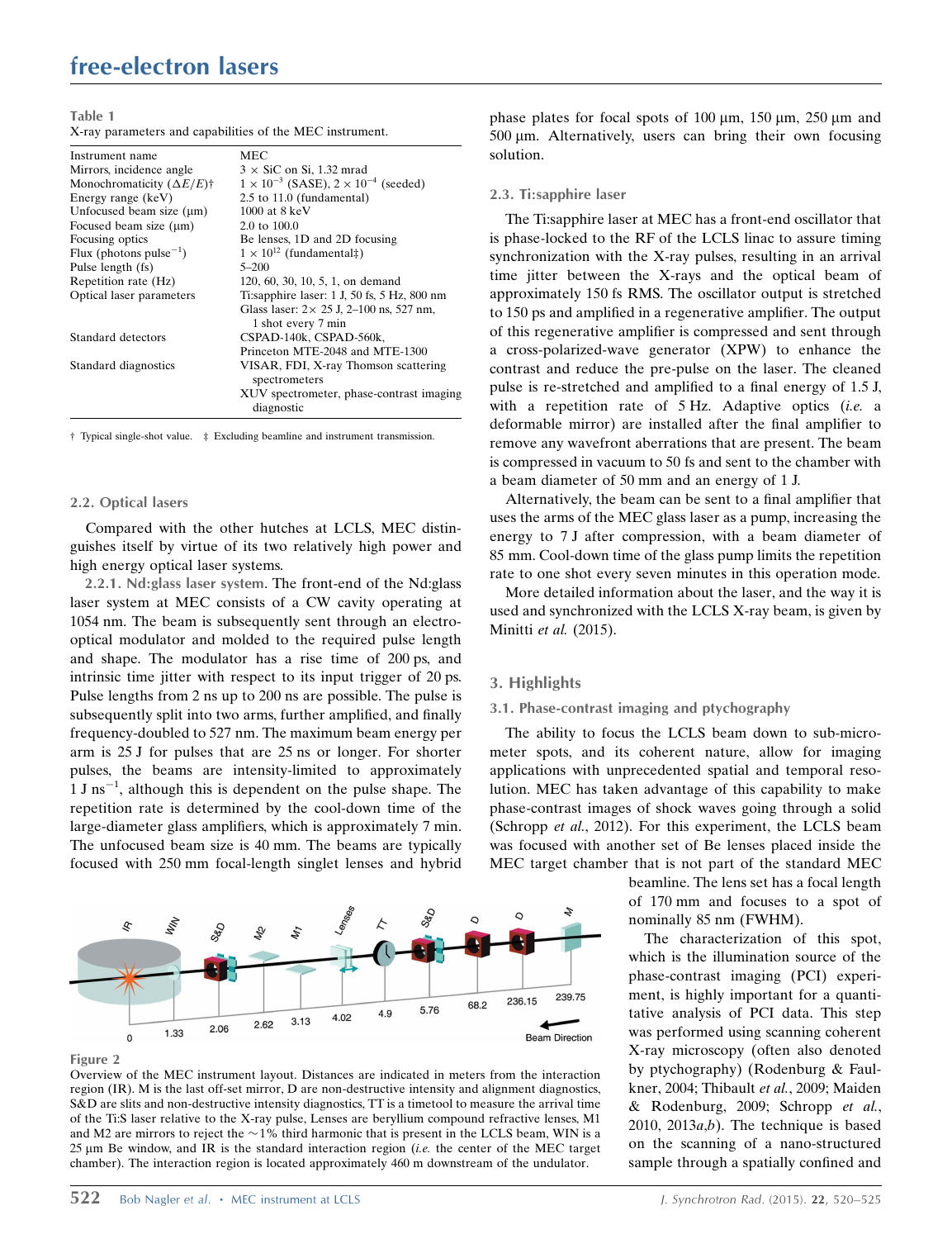



Ptychographic reconstruction of a nano-structured sample and illumination function. (a) Phase of the transmission function of the sample. Gray values indicate the phase shift in radians. (b) Complex-valued illumination function. Amplitude is encoded by brightness and phase by hue.

coherent X-ray beam. The measurement of the far-field diffraction patterns at each scan position allows for the reconstruction of the transmission function of the sample as well as the focused LCLS beam. In Fig. 3 the results of such a ptychographic experiment are summarized. The focus size was determined to have a central spot of approximately 100 nm (FWHM).

After this characterization, a sample is placed into the divergent X-ray beam at a distance of 0.2 m behind the focus. Another 3.8 m further downstream an X-ray detector is positioned in order to measure the magnified phase-contrast image of the sample. High-resolution images are obtained with sensitivity to both amplitude and phase of the X-ray transmission function of the sample. As an example, Fig. 4 shows an



Figure 4

Phase-contrast image of shock propagating through an aluminium sample.

image of a shock wave generated by the MEC glass laser. The laser is oriented perpendicular to the X-rays and is focused on the edge of a  $100 \mu m$ -thick aluminium foil. The laser is fired, and a shockwave is created when it hits the foil. After 10 ns, the X-rays arrive and capture a snap-shot of the sample. The front of the shock wave, and regions of compressed matter behind it, can clearly be distinguished with a spatial resolution better than  $1 \mu m$ .

## 3.2. X-ray Thomson scattering

In recent years, a lot of effort has gone into measuring dense matter properties at extreme conditions using X-ray Thomson scattering. The spectral analysis of the elastically and inelastically scattered X-rays has provided valuable information about electron density, temperature, ionization state and collective behavior (Glenzer et al., 1999; Landen et al., 2001; Gregori et al., 2003; Lee et al., 2009; Kritcher et al., 2008; Ma et al., 2014). However, experimental constraints due to the broadband uncollimated laser-produced X-ray sources (i.e. backlighters) have limited the experimental accuracy, which makes distinguishing among competing theoretical models difficult. MEC offers the ability to collect highly accurate data using LCLS, revolutionizing X-ray Thomson scattering as a technique to diagnose dense plasmas.

To this aim, MEC developed crystal X-ray scattering spectrometers in a von Hámos geometry for the accurate measurement of angle-resolved scattered spectra (see Fig. 5). The spectrometer detector position can be manually adjusted to accommodate X-ray energies between 4 keV and 8 keV. Motorization of four degrees of freedom allows us to change the scattering angle *in situ* from 0 to 90 $^{\circ}$  with 1 $^{\circ}$  resolution. Cylindrically curved crystals of either highly oriented pyrolytic graphite (HOPG) (Zastrau et al., 2012) or highly annealed pyrolytic graphite (HAPG) (Zastrau et al., 2013) are used to



#### Figure 5

(a) Experimental Thomson scattering spectrum of the LCLS seeded beam demonstrating plasmon resolution capabitlities.  $(b)$  A schematic of the MEC X-ray Thomson scattering spectrometer. The spectrometer is motorized to collect scattering angles  $\theta_s$  between 0 and 90°.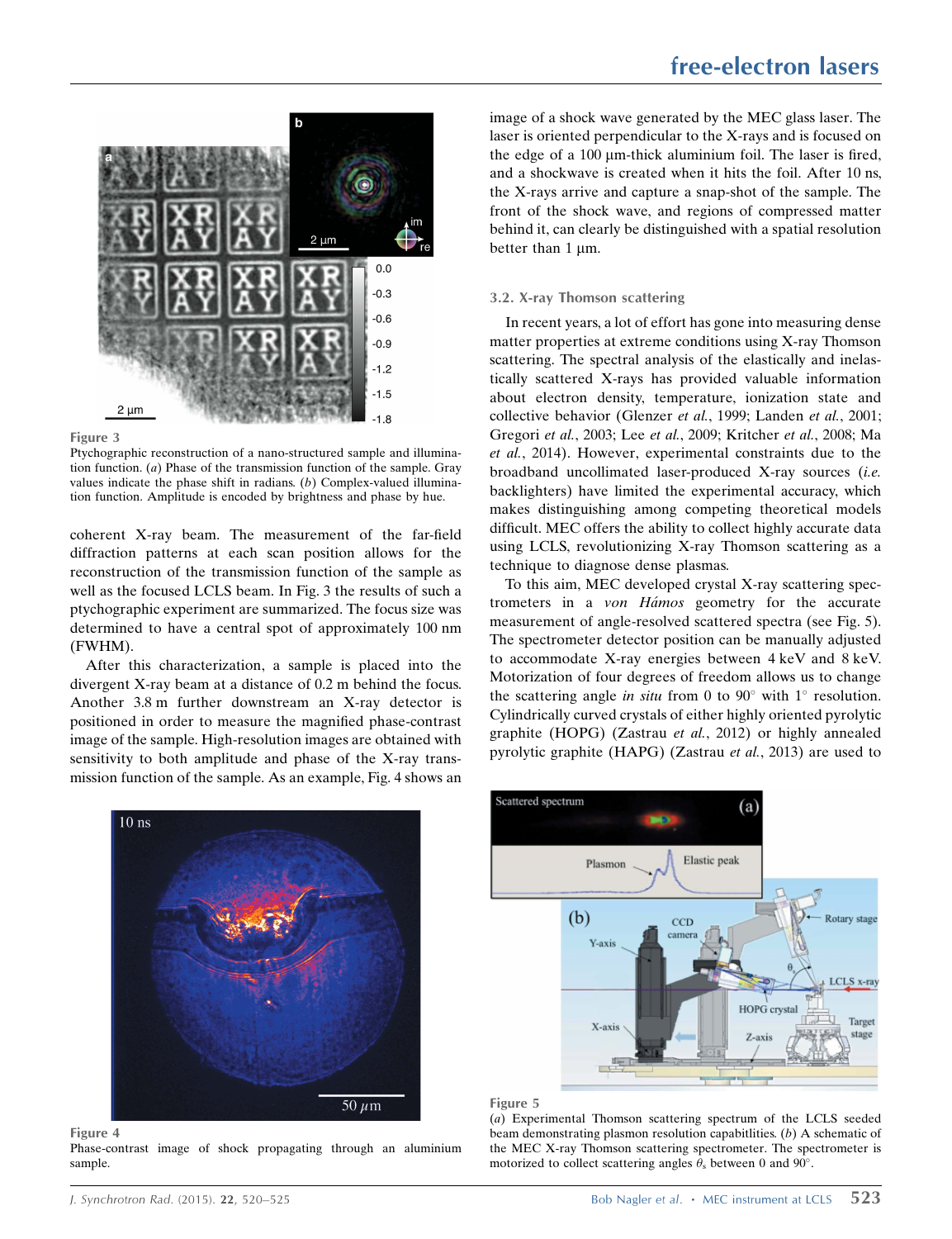## free-electron lasers

efficiently record scattered spectra. The larger mosaic spread of HOPG results in roughly twice the collection efficiency compared with HAPG, while the latter improves the spectral resolution from 30 eV to 9 eV. Fig.  $5(a)$  shows a raw image of the scattered spectrum on an aluminium specimen recorded by the HAPG spectrometer in a forward-scattering geometry. A resolution of 9 eV with seeded LCLS operation at 8 keV clearly distinguishes the plasmon feature down-shifted from the elastic peak by approximately 20 eV. With dynamic shock compression, the shift of the plasmon peak results in a direct measurement of electron density (Fletcher et al., 2013).

#### 3.3. X-ray diffraction of shocked materials

The opportunity to use an X-ray free-electron laser for investigating phase transitions of materials subjected to highpressure shocks was recognized early on (Nagler et al., 2007). Such high-pressure shocks are routinely generated using highenergy laser systems in facilities around the world. Using diffraction from laser-produced X-rays to probe the changes in the microscopic structure of the material has been used very successfully over the last two decades on single crystals (see Loveridge-Smith et al., 2001; Kalantar et al., 2005; Jensen & Gupta, 2008; Murphy et al., 2010; Suggit et al., 2012, and references therein). However, the investigation of polycrystalline materials with laser-produced X-ray sources is limited in applicability due to the divergent nature of these sources and the quality of the data that can be achieved. In contrast, the almost perfect collimation of LCLS in combination with its high photon flux make it an excellent source for such research (Milathianaki et al., 2013). The combination of LCLS with the laser system that is capable of driving Mbar shocks through solid and co-located diagnostics (such as VISAR, XRTS) provides a unique platform for this research. Diffraction of the sample under test is recorded with CSPAD detectors (MEC has both CSPAD-140k and CSPAD-560k) that have been developed by Cornell University and SLAC (Blaj et al., 2015). In Fig. 6 we show the diffraction recorded on a CSPAD-140k, from a structured Al foil of thickness  $100 \mu m$ . Fig.  $6(a)$  shows the unshocked foil. Fig.  $6(b)$  shows the diffraction 20 ns after optical beam has impinged on the target, showing the growth of grains along favorable orientations as well as clear evidence of lattice decompression under shock release. The method can be used to investigate phase transitions, compression and strength of materials with unprecedented temporal resolution.

## 4. Conclusion

The LCLS beam provides unprecedented brilliance in the hard X-ray part of the spectrum, ideal for experiments in extreme conditions. The MEC instrument complements the LCLS beam with high-power laser and dedicated diagnostics, and as such provides a new exciting platform to perform science in extreme conditions. More details about the MEC instrument can be found on the following website: http:// lcls.slac.stanford.edu/mec.



Figure 6

X-ray diffraction of an aluminium sample. Debye–Scherrer rings of (a) unshocked sample and  $(b)$  sample 20 ns after shock loading. Lattice decompression and growth of crystallites are observed.

### 5. Facility access

LCLS instruments are open to academia, industry, government agencies and research institutes worldwide for scientific investigations. There are two calls for proposals per year and an external peer-review committee evaluates proposals based on scientific merit and instrument suitability. Access is without charge for users who intend to publish their results. Prospective users are encouraged to contact instrument staff members to learn more about the science and capabilities of the facility, and opportunities for collaboration.

#### Acknowledgements

We would like to thank Roger Falcone, Bob Cauble, Justin Wark, Siegfried Glenzer, Gianluca Gregori, Patrick Audebert, David Montgomery, Paul Drake, Thomas Tschentscher, Wendy Mao and Arianna Gleason for design reviews and many fruitful discussions. Parts of this work were funded by Volkswagen Foundation, the DFG under grant SCHR 1137/1- 1, the German Ministry of Education and Research (BMBF) under grant number 05K13OD2, the Swedish Research Council and the Göran Gustafsson Foundation. We would also like to thank Frank Seiboth and Christian G. Schroer for support with ptychography as well as Fredrik Uhlén, Hans M. Hertz and Ulrich Vogt for providing the ptychography samples. We thank Terry Anderson and Gregory Stewart for helping with the figures. Portions of this research were carried out at the Linac Coherent Light Source (LCLS) at the SLAC National Accelerator Laboratory. LCLS is an Office of Science User Facility operated for the US Department of Energy Office of Science by Stanford University. The MEC instrument has additional support from the DOE Office of